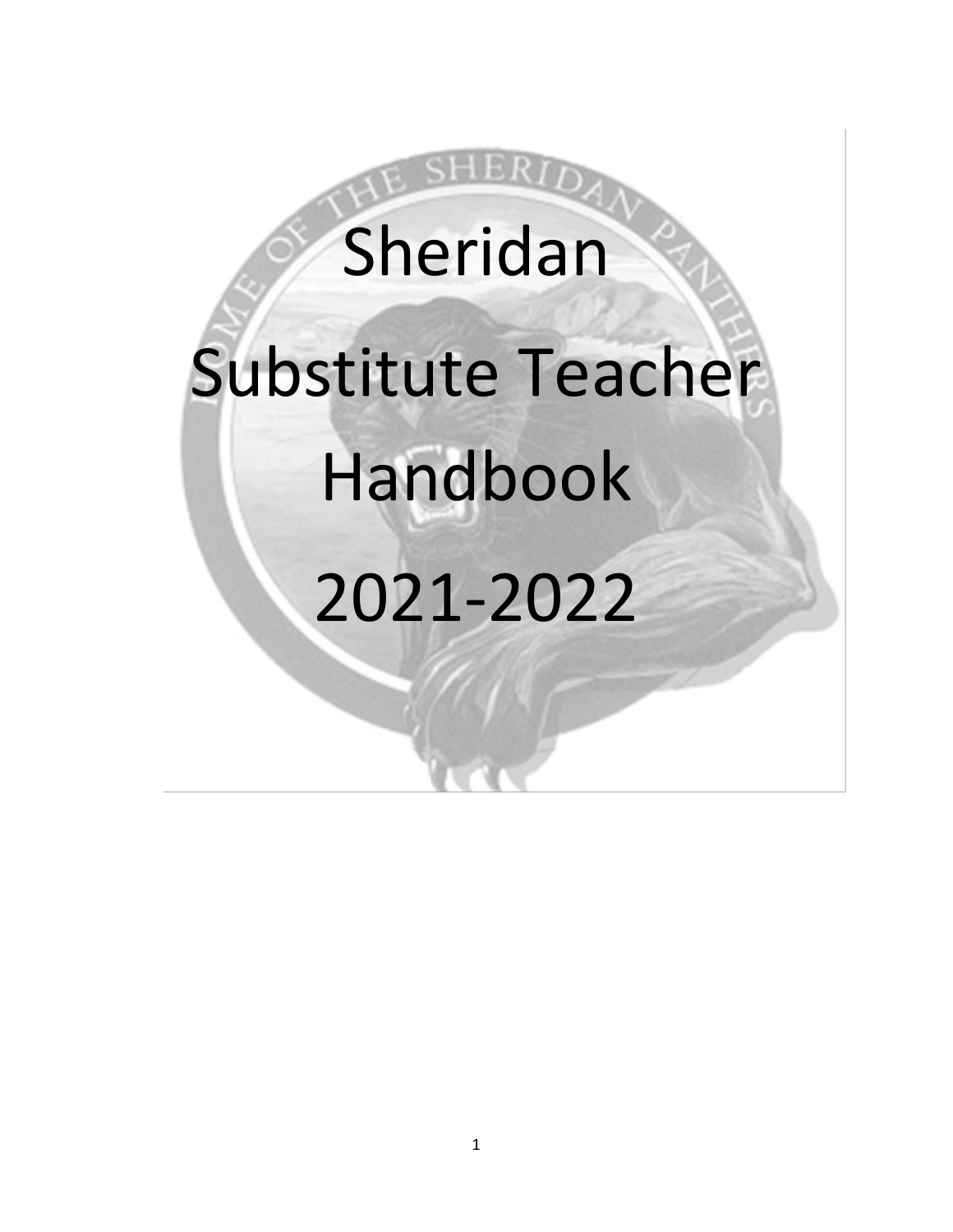I want to personally welcome each of you who have decided to help our teachers and students by throwing your hat into the ring to be a substitute teacher for Sheridan School District No. 5. You are providing a great service to the school and community by providing a means for our students to continue moving forward in their education when teachers are gone for various reasons. Please use this handbook as a guide and don't hesitate to contact me if you have further questions.

#### Thanks,

Rodney Stout, Principal Sheridan Elementary School **Reasons to be a Substitute Teacher—**

- Regular work
- Excellent interim job
- Different assignments daily
- Offers a flexible working schedule
- No teaching experience necessary
- Great experience for future teachers
- Earnings can be used as a second income
- Provides extra income for retired people
- Easy to enter the field of substitute teaching
- Good substitute teachers are in demand—we need you
- Decline any assignment at your discretion
- Offers a chance to work with the youth of Sheridan
- You choose the age level of students you like to teach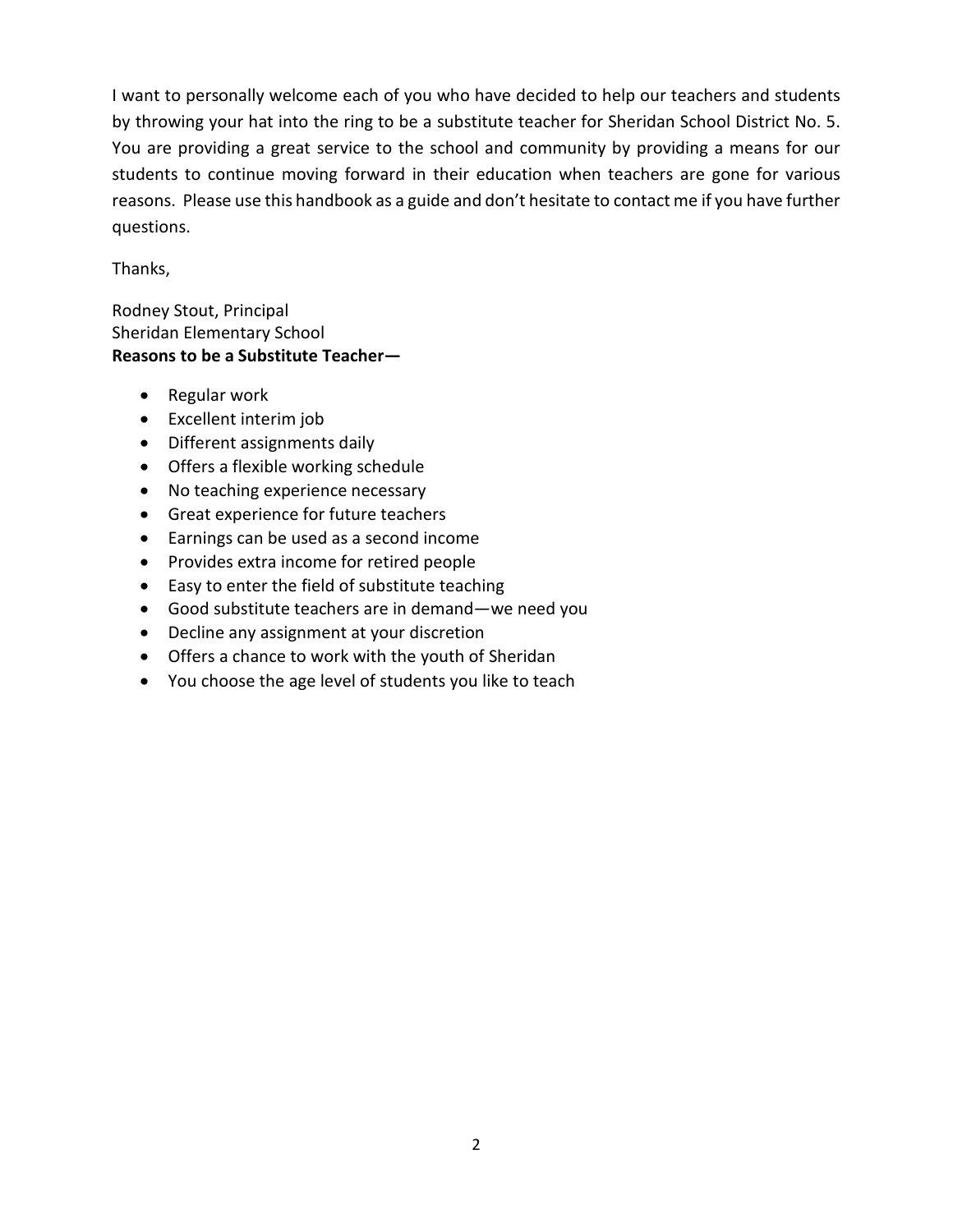#### **Substitute Expectations Sheridan School Dist. No. 5**

- 1. **Please be in the building by 7:45 AM.** The warning bell rings at 7:55 AM and classes begin at 8:00 AM. If the teacher for whom you are substituting has special duties during the day, you must fulfill these duties (recess, lunch, hall, etc.).
- 2. Check the teacher's mailbox/room for notices or anything that may apply to the daily lesson plans or schedules. If you do not locate the lesson plans, please check with the building principal or building secretary.
- 3. Take attendance immediately after class begins. Record absences and tardies and notify the appropriate office as soon as possible.
- 4. Do not allow students to leave the classroom without your permission for any reason. If the class is to go to another area in the building, such as computer lab, gym, weight room, etc., you must accompany them and supervise them at all times.
- 5. Discipline: Remember you are in command in the classroom and you can expect full backing from the principal.
- 6. Please leave the regular teacher a summary of what was done during the day, so they know what to expect on their return.
- 7. Leave the room in the same condition you found it.
- 8. Lunch is free to substitute teachers.

#### **Things to be familiar with at Sheridan School Dist. No. 5—**

- Policies and procedures
- Emergency Preparedness Handbook
- What the teachers expect and want
- Who to seek for help
- Resources

**Policies and Procedures--** Listed below you will find specific policies and procedures as they appear in the student handbook for some situations you may encounter while performing your duties as a substitute teacher in Sheridan. This is only a sample of policies; please see the attached student handbook for others you may have questions about while substitute teaching in Sheridan.

#### **Attendance—**

- Class attendance is to be taken at the beginning of the period (within the first 5 minutes) using the class roster the teacher has left.
	- o K-6 Attendance (Emily McParland ext. 101)
	- o 7-12 Attendance (Lois Tate ext. 102)
- If a student arrives after the tardy bell, they must report to the office to get an admit slip from the office.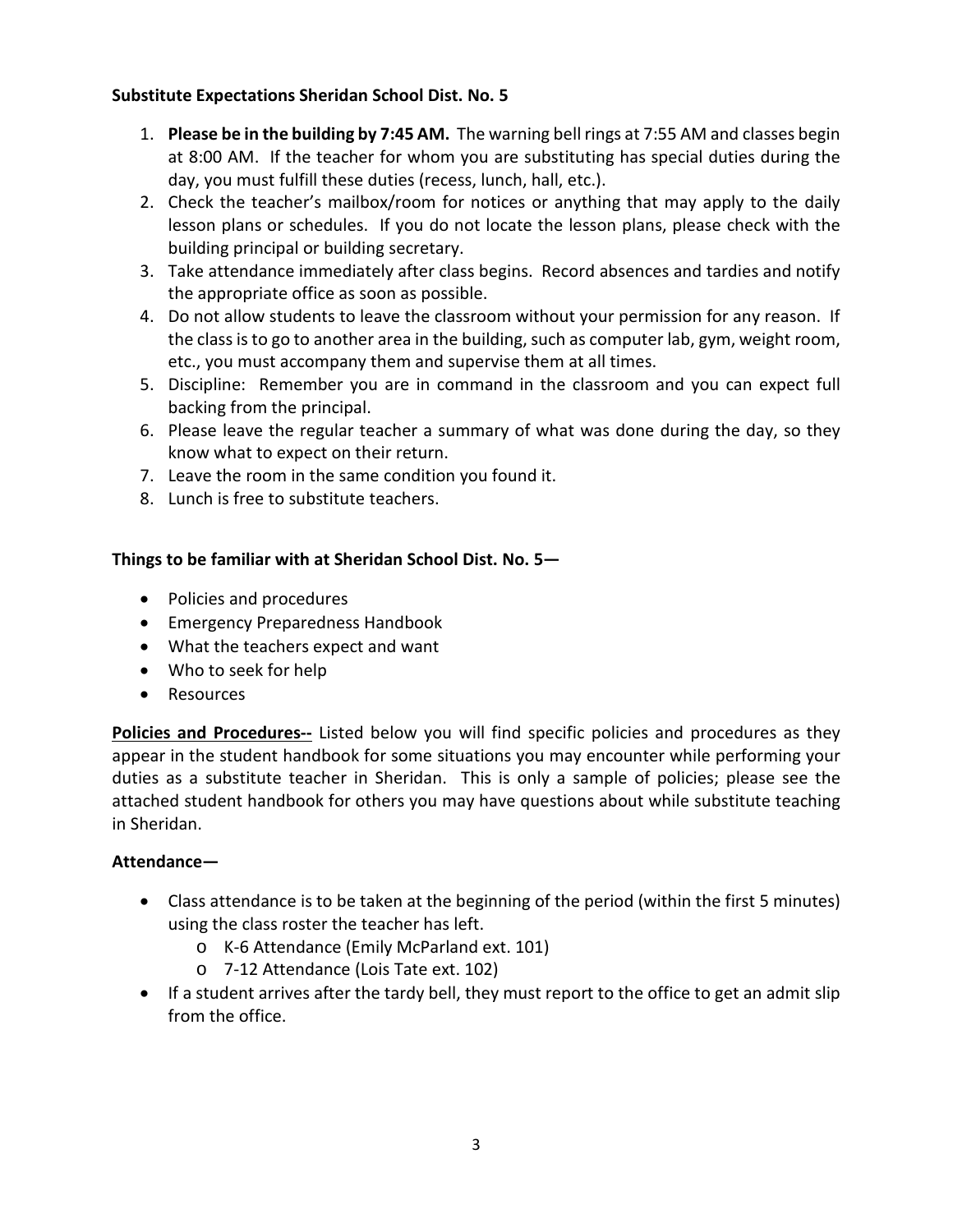#### **Conduct—**

In order for students to take advantage of available learning opportunities and to be productive members of our campus community, each student is expected to:

- Demonstrate courtesy even when others do not.
- Behave in a responsible manner, always exercising self-discipline.
- Attend all classes, regularly and on time.
- Prepare for each class; take appropriate materials and assignments to class.
- Meet District or building standards of grooming and dress.
- Obey all building and classroom rules.
- Respect the rights and privileges of other students, teachers, and other District staff.
- Respect the property of others, including District property and facilities.
- Cooperate with or assist the school staff in maintaining safety, order, and discipline.

#### **Cell Phones and other Electronic Equipment—**

**K-12** Student possession and use of cellular phones, pagers, and other electronic signaling devices on school grounds, at school-sponsored activities, and while under the supervision and control of school district employees is a **privilege,** which will be permitted only under the circumstances described herein.

- At no time will any student operate a device which has video capabilities in a locker room, bathroom, or other location where such operation may violate the privacy right of another person.
- Students in grades K-8 **are not allowed** to bring cellular devices to school.
- **Students in grades 9-12 may bring their cellular devices to school, but the use of them on school grounds is prohibited during the school day 8:00-3:45.**

Unauthorized use of such devices disrupts the instructional program and distracts from the learning environment. **Therefore, unauthorized use is grounds for confiscation of the device by school officials, including classroom teachers**. Confiscated devices will be returned to the parent or guardian. Repeated unauthorized use of such devices will result in disciplinary action as deemed necessary by Administration.

#### **Dress and Grooming—**

The District's dress code is established to teach grooming and hygiene, prevent disruption, and minimizes safety hazards. Students and parents may determine a student's personal dress and grooming standards, provided that they comply with the following guidelines: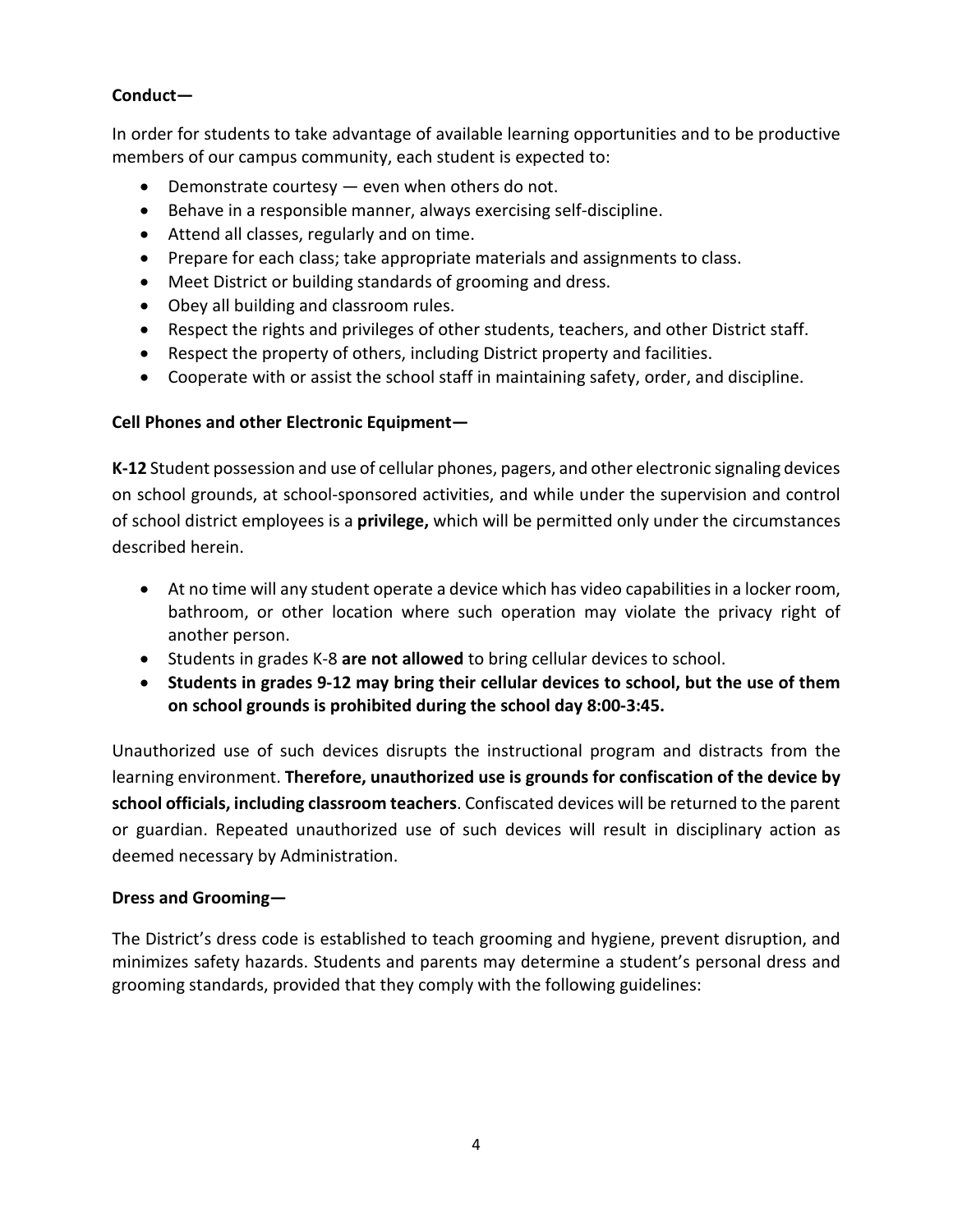#### **DRESS CODE**

Student appearance - Objective: Sheridan School students will dress in a neat and respectable fashion while in school and participating in school activities. Parents have first responsibility to assure this before school and/or the activity. **All students should maintain a neat and clean appearance. Extremes in wearing apparel or personal appearance that disrupts the classroom and/or interferes with the intended function of the school will not be considered acceptable school dress/appearance.**

- Must be in compliance with dress code.
- The neckline of any top **must not reveal cleavage at any time or in any position**
- **No holes** in clothing (jeans, skirts, shirts, etc.) **above the knee.**
- Clothes shall be clean and must meet acceptable standards of decency. **No exposed mid-drifts, open sides, or open backs** will be allowed.
- **Hats, sunglasses, personal stereos or chains** will not be worn in the building.
- Clothing with **vulgar, obscene, or suggestive message or symbols** drugs, alcohol, tobacco, and double meaning will not be allowed.
- No clothing shall have reference to **alcohol, tobacco, drugs, or violence**.
- **See-through clothing or open-sided clothing** is not acceptable.
- Shorts are acceptable; **"cut-offs'** are not acceptable. **All shorts must be no shorter than 4" from the crease at the back of the knee.**
- Dresses and skirts must be **no shorter than 4" from the crease at the back of the knee.**
- Shoulder straps must be **3" in width and no more than 5" in depth, i.e. "spaghetti straps," would not be acceptable**.
- Students will **not be permitted to wear pajamas to school.**

Acceptability of student appearance is up to the discretion of the faculty and administration. If the student's appearance is unacceptable under these provisions, the principal shall request the student and/or the parent to make appropriate corrections.

- 1<sup>st</sup> Violation will result in a warning and the student will be required to change clothes.
- 2<sup>nd</sup> Offense will result in the appropriate discipline consequences.

#### **On "break the dress code days" (spirit week, Halloween, etc.) dress code rules apply. Final rules regarding dress code infractions rest with the faculty and administration.**

#### **Emergency Preparedness Handbook—**

Make sure you read the Emergency Handbook and familiarize yourself with its procedures. The key procedures are those that deal with Emergency Evacuation and Lockdown (fire, bomb or explosion, earthquake, and gunman/intruder alert). **Please don't hesitate to ask administration for any clarification on the Emergency Preparedness Handbook and its procedures.**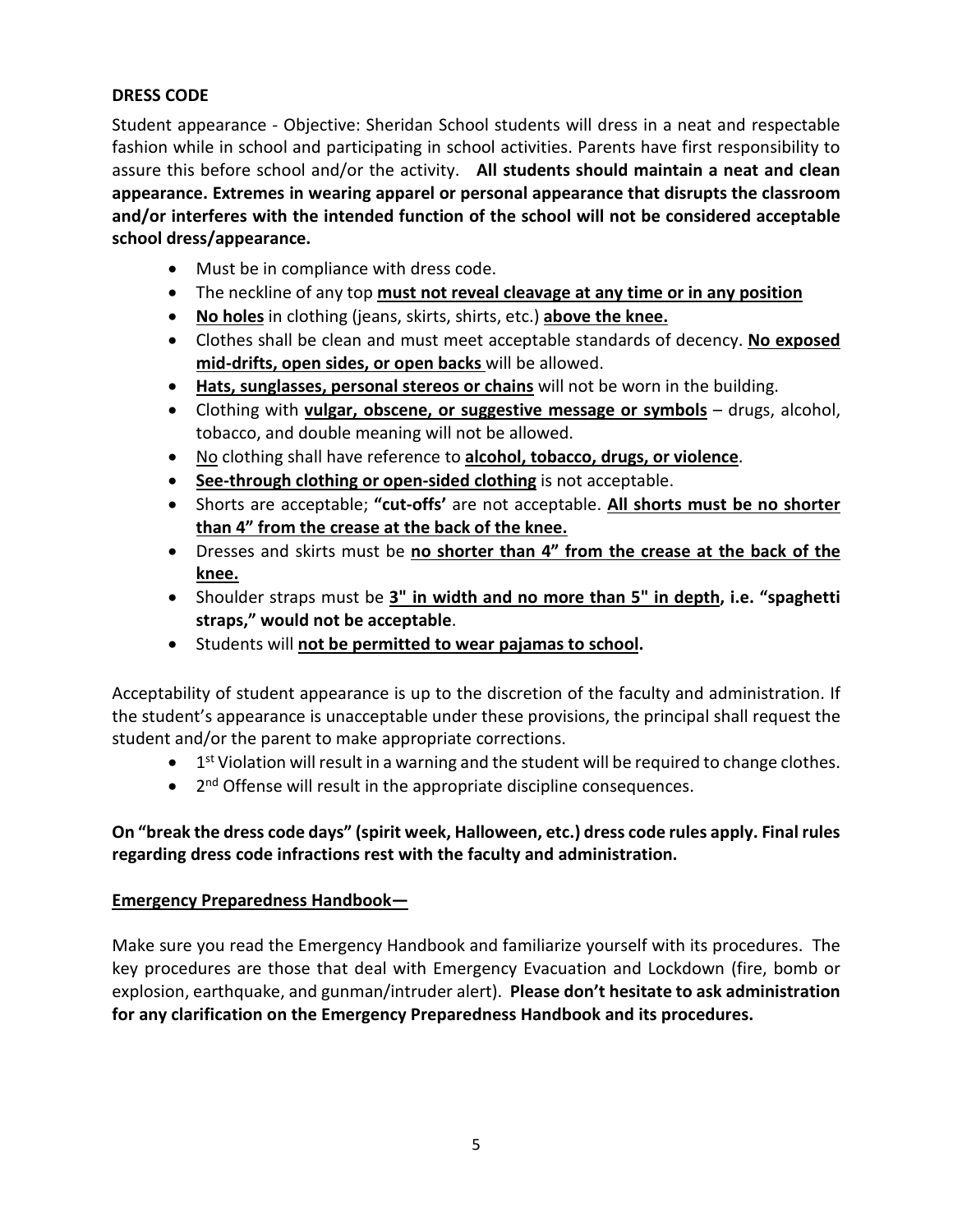#### **Extra Duties—**

Please be aware you may be asked to cover certain teacher duties during the school day such as **lunch duty, recess duty, hall duty, bus duty, etc.** If the teacher leaves instructions for these duties, please make sure to follow them. If you have any questions about these duties, please contact the building administrator for clarification. **Don't shirk these duties because they are an important part of providing a safe environment for all students during the school day.**

#### **What do Teachers Want?—**

- Follow the lesson plans left for each class period.
	- $\circ$  Leave a note: Document your day—how did the classes do, how far did you get in the lesson, which students were absent/tardy, etc. Leave both positive and negative feedback to help the teacher better prepare for next time.
- Please clean the room before you leave.

### • **DO NOT RELEASE STUDENTS FROM CLASS EARLY!**

#### **HELP!—**

- K-6: Call the elementary office at ext. 101.
	- o Rodney Stout, K-6 Principal/Athletic Director
	- o Emily McParland
	- o Becky Larsen
- 8-12: Call high school office at ext. 102.
	- o Mike Wetherbee, Superintendent/7-12 Principal
	- o Lois Tate
	- o Laurie Bartoletti, Counselor
- **DON'T HESITATE TO CALL FOR HELP**

#### **Resources—**

- **Teachers**
	- o Don't hesitate to ask our teachers for help in situations in which you have questions. We are all here to help.
- **Administration**
	- o Feel free to come and talk with me, Mr. Wetherbee, or Laurie Bartoletti at any time with any questions or concerns you may have about your experience in Sheridan as a substitute teacher.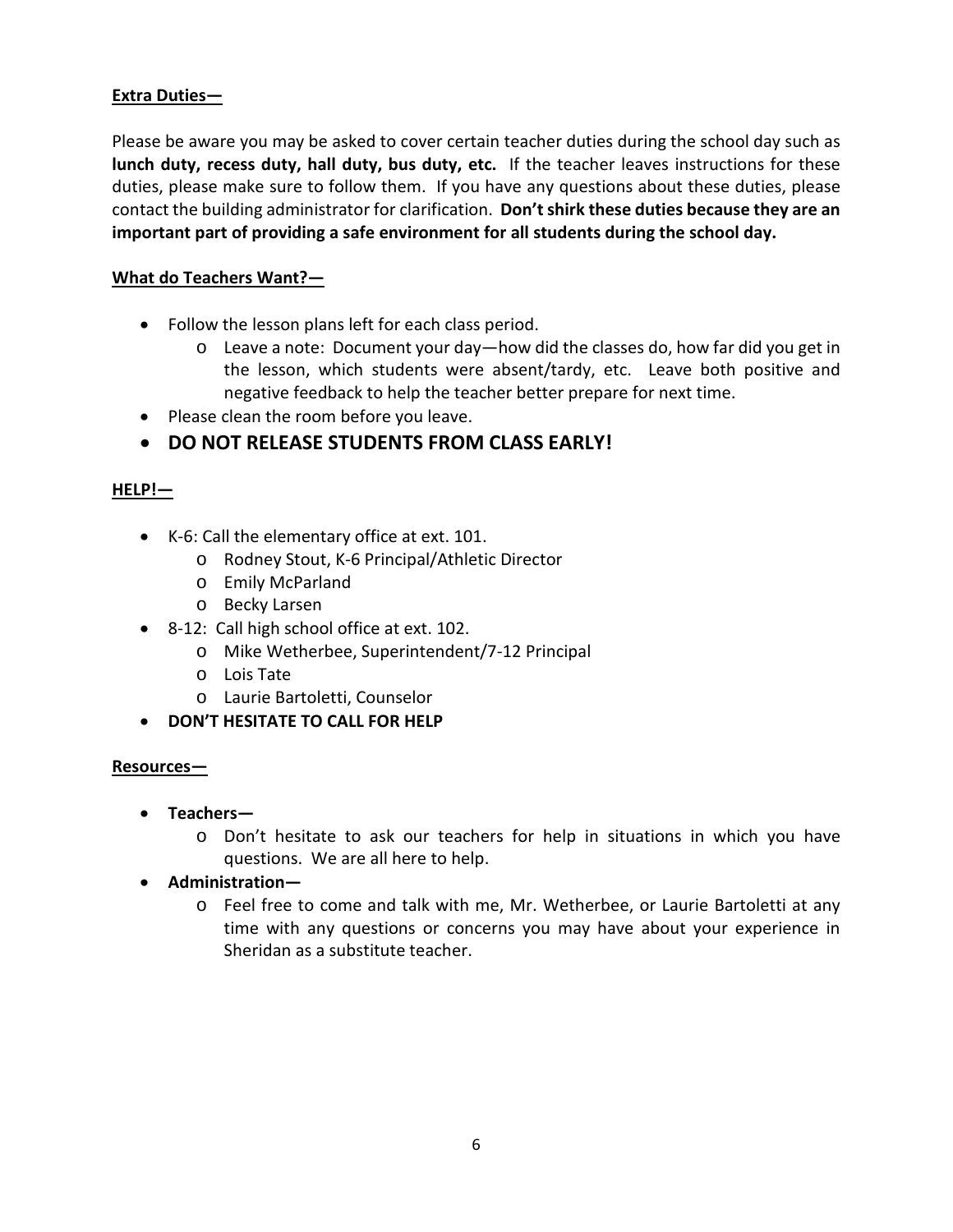## **Substitute Teacher Handbook Acknowledgement Form**

I,\_\_\_\_\_\_\_\_\_\_\_\_\_\_\_\_\_\_\_\_\_\_\_\_\_\_\_\_\_\_\_\_\_\_\_\_\_\_\_\_\_\_\_\_\_, have received a copy of the Substitute Teacher Handbook issued by the District, and understand and agree that I am to review this handbook in detail and to consult District policies and procedures and with my supervisor if I have any questions concerning its contents.

I understand:

- 1. that this handbook is intended as a general guide to District substitute teacher policies and procedures and that it isn't intended to create any kind of contract between the District and any one or all of its substitute teachers;
- 2. that the District may modify any or all of these policies and procedures, in whole or in part, at any time, with or without prior notice;
- 3. that in the event the District modifies any of the policies or procedures contained in this handbook, the changes will become binding on me immediately upon issuance of the new policy or procedure by the District;
- 4. and have read and understand that I am only to use a 3-step ladder while working for the District. All work that requires a full length ladder are contracted to outside contractors. Any exceptions require a superintendent signed maintenance request with specific ladder training included and signed off by both the employee and superintendent. All maintenance and safety forms are placed in the Risk Management Notebook for MSGIA (District Workman's Compensation).
- 5. I have received the school district policies via the Sheridan School Website and have attended an employee orientation on \_\_\_\_\_\_\_\_\_\_\_\_\_\_\_\_\_\_\_\_\_\_\_\_\_(date) which included discussion of the school district policies. I agree to abide by all of them.

*I understand that as an employee of the District I am required to review and follow the policies and procedures set forth in the Substitute Teacher Handbook and District policy. I agree to do so.*

\_\_\_\_\_\_\_\_\_\_\_\_\_\_\_\_\_\_\_\_\_\_\_\_\_\_\_\_\_\_\_\_\_\_\_\_\_\_\_\_\_ \_\_\_\_\_\_\_\_\_\_\_\_\_\_\_\_\_\_\_\_\_

*Signature of Employee Date*

**Return this signed form to the District Office.**